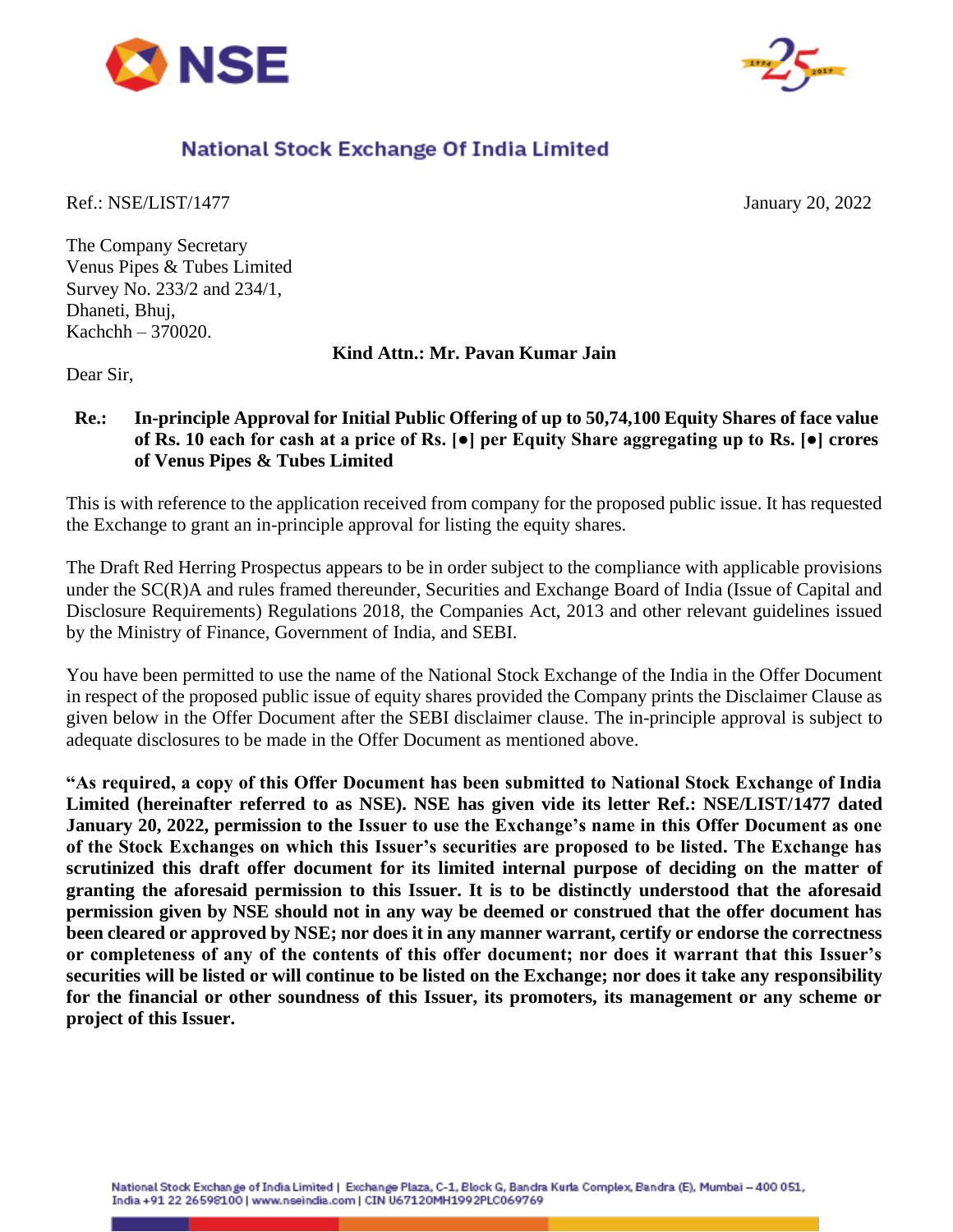

### Ref.: NSE/LIST/1477 January 20, 2022

#### *Continuation Sheet*

**Every person who desires to apply for or otherwise acquire any securities of this Issuer may do so pursuant to independent inquiry, investigation and analysis and shall not have any claim against the Exchange whatsoever by reason of any loss which may be suffered by such person consequent to or in connection with such subscription /acquisition whether by reason of anything stated or omitted to be stated herein or any other reason whatsoever."**

You may insert the following lines in the advertisements instead of the entire disclaimer clause:

**"It is to be distinctly understood that the permission given by NSE should not in any way be deemed or construed that the Offer Document has been cleared or approved by NSE nor does it certify the correctness or completeness of any of the contents of the Offer Document. The investors are advised to refer to the Offer Document for the full text of the 'Disclaimer Clause of NSE".**

Please note that the approval given by us should not in any way be deemed or construed that the draft Offer Document has been cleared or approved by NSE; nor does it in any manner warrant, certify or endorse the correctness or completeness of any of the contents of this draft offer document; nor does it warrant that the securities will be listed or will continue to be listed on the Exchange; nor does it take any responsibility for the financial or other soundness of the Company, its promoters, its management or any scheme or project.

Further, the company shall ensure submission of financial results in accordance with Reg. 33 of Securities and Exchange Board of India (Listing Obligations and Disclosure Requirements) Regulations, 2015 if listed after the end of quarter but before due date for submission of said financial results. The company shall also ensure that it meets the eligibility criteria of the Exchange at the time of listing of the equity shares of the Company.

This in-principle approval shall be valid up to the validity of the SEBI observation.

Yours faithfully, For National Stock Exchange of India Limited

Harshad Dharod Manager